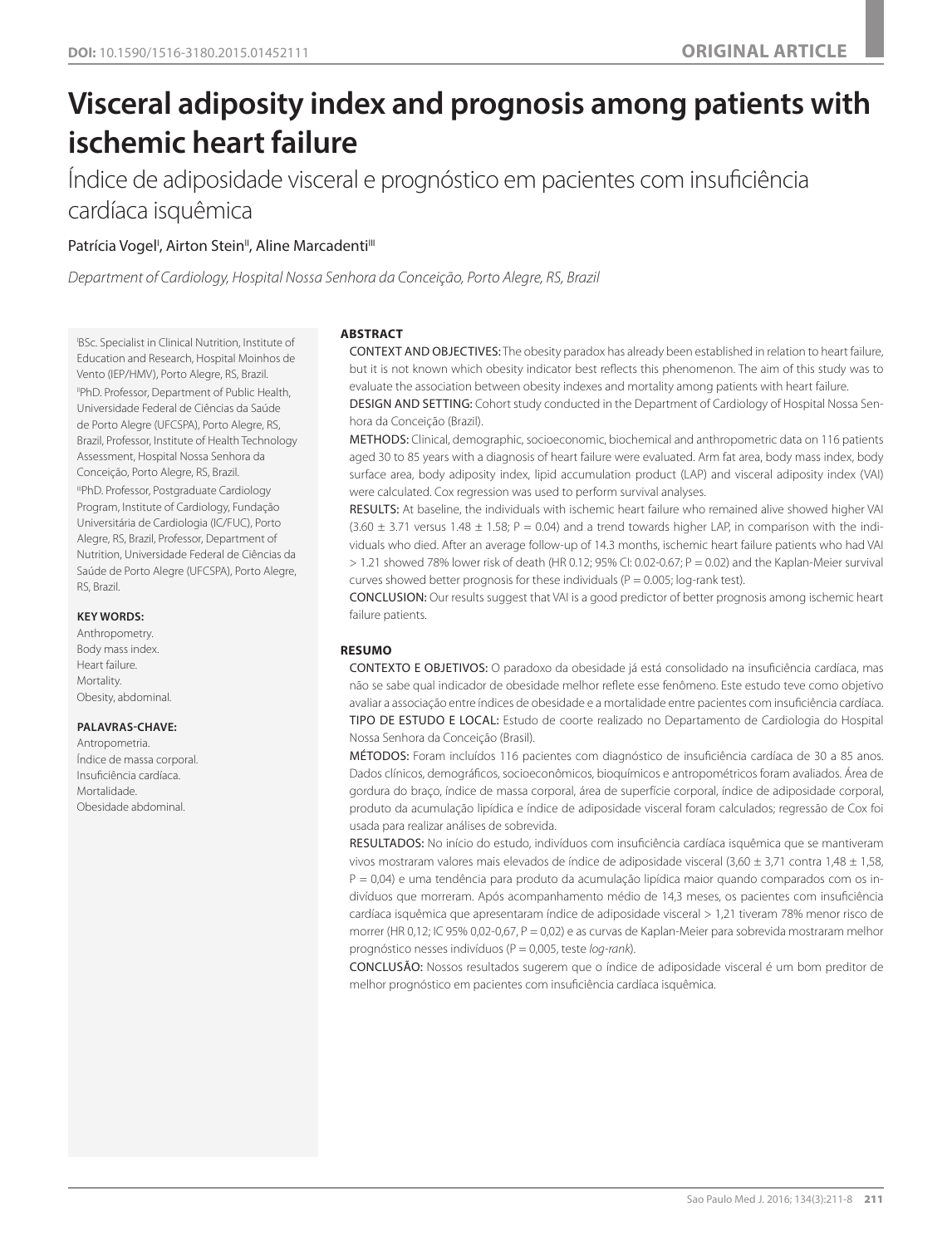#### **INTRODUCTION**

Heart failure is a complex clinical conditional and it is considered to be an important public health problem. Despite significant therapeutic advances, heart failure is highly associated with morbidity and mortality in both developed and developing countries.<sup>1</sup>

Obesity is a well-known risk factor for cardiovascular diseases, including heart failure.<sup>2-4</sup> However, studies conducted among ischemic and non-ischemic heart failure patients have suggested that high adiposity indexes may be associated with better prognosis and longer survival than among patients with normal and lower weight.5,6 This association is known as the "obesity paradox" or "reverse epidemiology".7,8

Most studies on the obesity paradox use body mass index to assess overweight and detect possible associations with the prognosis.9,10 Although body mass index is the most common and practical method for classifying obesity, there has been some discussion about whether it is indeed a good marker for patients with chronic diseases.<sup>11-13</sup> Studies have been conducted with the aim of evaluating the prognostic value of other adiposity measurements such as waist circumference<sup>14</sup> and body composition assessed through cutaneous skinfolds,<sup>15</sup> dual-energy X-ray absorptiometry (DEXA) or bioelectrical impedance analysis<sup>16,17</sup> among subjects with heart failure.

The lipid accumulation product index<sup>18</sup> and the visceral adiposity index11 have been proposed as indirect measurements of visceral adipose tissue and have been correlated with cardiometabolic risk, cardiovascular disease and mortality in the general population.19,20 The body adiposity index is an alternative to the body mass index for determining the percentage of body fat,<sup>21</sup> and neck circumference has been characterized as a pathogenic fat depot correlated with visceral adipose tissue and worse metabolic profile.<sup>22</sup> However, none of these adiposity measurements has been tested among patients with ischemic or non-ischemic heart failure, within the context of the obesity paradox.

The purpose of this study was to evaluate associations shown by indexes of general and abdominal obesity in relation to mortality, among patients with ischemic and non-ischemic heart failure.

## **OBJECTIVE**

To evaluate associations shown by indexes of general and abdominal obesity in relation to mortality, among patients with ischemic and non-ischemic heart failure.

# **METHODS**

#### **Setting and study design**

A cohort study was conducted between July 2011 and January 2013 in the Department of Cardiology, Hospital Nossa Senhora da Conceição (Porto Alegre, Rio Grande do Sul, Brazil), which provides healthcare within the National Health System that is used

mostly by patients belonging to lower social classes. The research protocol was approved by the Research Ethics Committee of the Conceição Hospital Group (CEP-GHC no. 10-118) and all the patients signed a consent statement in order to participate.

A sample of 116 patients aged 30 to 85 years who were admitted to the Cardiology Unit of Hospital Nossa Senhora da Conceição due to complications and symptoms relating to decompensated heart failure (for instance: dyspnea, fatigue or edema), of New York Heart Association classes I-IV, was consecutively selected. Patients with significant complications relating to heart failure (coronary artery disease, cerebrovascular disease or severe renal impairment) within the last 6 months, individuals with acute coronary syndrome within the last 90 days, patients with valvular heart disease, candidates for myocardial revascularization surgery, patients with a history of cancer over the last two years and patients who were not on a condition in which anthropometric data could be verified (those with amputation of lower limbs or sequelae of stroke) were excluded.

At baseline, demographic data (age, sex and self-reported skin color) and information regarding education (years at school) and lifestyle characteristics (smoking, abusive alcohol consumption  $[\geq 30$  g for men and  $\geq 15$  g for women] and physical activity) were collected by trained personnel (physicians, medical students and nutritionists) using a standardized questionnaire. Clinical data were obtained directly from the medical records or after medical evaluation: angina (stable or unstable) was diagnosed by a trained cardiologist in accordance with current guidelines through reviewing the patient's electronic medical records;<sup>23</sup> atrial fibrillation was also defined by a trained cardiologist in accordance with the guidelines and after cardiac auscultation;<sup>24</sup> and blood pressure measurements were made using an aneroid sphygmomanometer with an adequately sized cuff around the arm circumference. Hypertension was defined as a diagnosis of systolic blood pressure ≥ 140 and/or diastolic blood pressure ≥ 90 mmHg, from a previous medical diagnosis or through use of antihypertensive pressure-lowering agents.24 Fasting blood glucose  $\geq 126$  mg/dl or glycated hemoglobin  $\geq 6.5\%$ or a previous medical diagnosis were used to detect patients with type 2 diabetes mellitus.<sup>25</sup> Ejection fraction values, in percentages, were obtained from color Doppler-derived measurements on tissues, by means of transthoracic echocardiography, performed using the GE Vivid 3 system (General Electric, Norway).

Complete blood count, serum creatinine, HDL-cholesterol, serum triglycerides, glycated hemoglobin and fasting blood glucose were obtained from 10 ml venous blood samples from the patient, using standardized techniques at the hospital's certified laboratory. Hematological parameters were detected using a Sysmex XE-5000 analyzer (Sysmex, Kobe, Japan); serum creatinine values were obtained through the kinetic colorimetric Jaffé method; HDL-cholesterol and triglyceride levels were detected by means of the colorimetric enzymatic method; glycated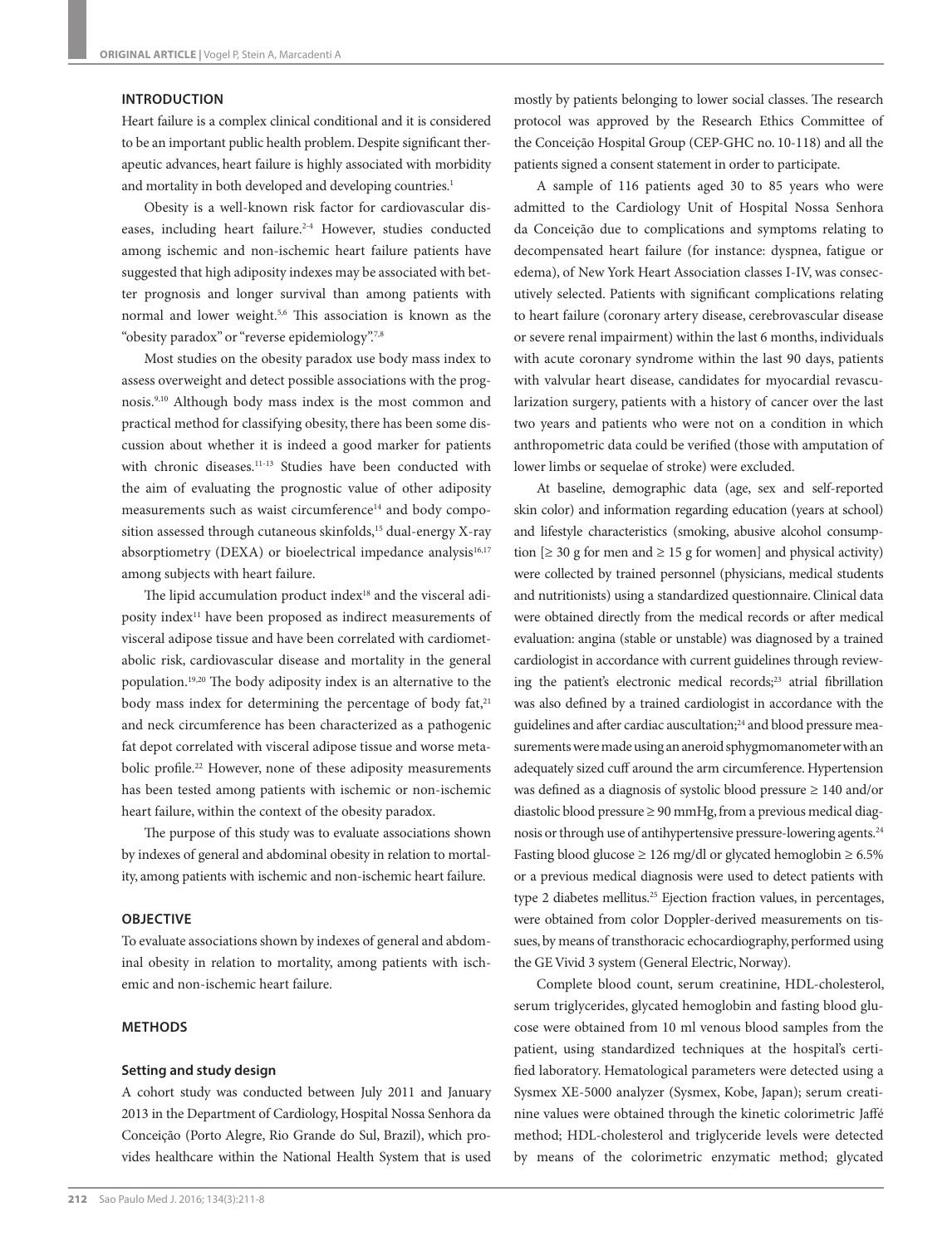hemoglobin levels were examined through electrochemiluminescence; and fasting blood glucose values were obtained using the modified hexokinase enzymatic method.

After hospital discharge, the patients were contacted every six months by telephone to collect information about their vital status. All patients were contacted at least three times during the follow-up. In cases of death, this was confirmed from the medical records and/or the death certificate, which was brought to the researchers by a member of the family.

#### **Anthropometric parameters**

Weight, height, arm circumference, neck circumference, waist circumference, hip circumference and triceps skinfold thickness measurements were obtained. Weight (kg) was measured with the patients wearing light clothes and barefoot, standing on weighing scales with scale divisions of 100 g (Filizola model 31, São Paulo, Brazil), and height was obtained using a stadiometer with scale divisions of 0.1 cm (Tonelli model E120 A; IN Tonelli SA, Santa Catarina, Brazil). Circumferences were measured with a nonelastic measuring tape. Arm circumference was obtained at the midpoint between the acromion and the olecranon, with the arm extended down the side of the body and the palm of the hand facing the thigh. Waist circumference was measured at the largest part between the waist and the thigh, while the subjects were wearing thin clothes. the narrowest part between the hips and the ribs. The triceps skinfold thickness was measured using a plicometer at the midpoint between the acromion and the olecranon with the arm extended down the side of the body and the palm of the hand facing the thigh.26 Neck circumference was obtained from the midpoint of the neck.<sup>27</sup>

Adiposity measurements were calculated as follows:

- Arm fat area  $(cm^2) = (arm circumference (cm)^*[trices])$ skinfold thickness (mm)/10]/2) – (3.14\*[triceps skinfold thickness  $\text{(mm)}$ /10]<sup>2</sup>/4). The 90<sup>th</sup> percentile was taken to be the cutoff point for obesity.<sup>28</sup>
- Body mass index  $(kg/m^2)$  = weight  $(kg)/height^2$  (m). The cutoff point for obesity was taken to be  $\geq 30 \text{ kg/m}^2$ .<sup>29</sup>
- Body surface area  $(m^2) = (0.007184^{\ast}(\text{height}(cm))^{0.725})^{\ast}(\text{weight}$  $(kg)^{0.425}$ ).<sup>30</sup>
- Body adiposity index (%) = (hip circumference (cm)/  $(height)^{1.5}$ ) – 18.<sup>21</sup>
- Lipid accumulation product index  $(cm.mmol.1) = (waist cir$ cumference (cm) – 65)\* triglycerides (mmol/l) for males; and lipid accumulation product index = (waist circumference  $(cm) - 58$ <sup>\*</sup> triglycerides (mmol/l) for females.<sup>18</sup>
- Visceral adiposity index = (waist circumference (cm)/  $(39.68 + (1.88*body mass index)) * (triglycerides/1.03) * (1.31/$ HDL) for males; and visceral adiposity index = (waist circumference (cm)/(36.58 + (1.89\*body mass index))\* (triglycerides/0.81)\*(1.52/HDL) for females. $11$

#### **Statistical analysis**

Analyses were performed in accordance with the etiology of heart failure (ischemic or non-ischemic), in order to explore the possible role of the etiology in relation to anthropometric indexes and mortality. Data were expressed as mean  $\pm$  standard deviation or as frequencies (%). Student's t test (parametric variables), Wilcoxon and Mann-Whitney tests (nonparametric variables) and Fisher's exact test (categorical variables) were used for comparisons. We used the log-rank test, Kaplan-Meier curves and Cox regression model for survival analyses. All anthropometric data were categorized as percentiles, and the reference category was defined as  $\geq 25$ <sup>th</sup> percentile. The lipid accumulation product index, visceral adiposity index and body adiposity index do not have specific cut-off points, but all the adiposity indexes were standardized at the 25<sup>th</sup> percentile in order to maintain comparability.

Analyses were performed using the Statistical Package for the Social Sciences (SPSS) software, version 17.0 (SPSS, IL, USA). For each analysis,  $\alpha$ -level = 0.05 was considered significant, and 95% confidence intervals were shown.

# **RESULTS**

During the follow-up period (mean duration of  $14.3 \pm 10.2$  months), the general mortality rate was 20.6%. It was 30% (six deaths) among the patients with ischemic heart failure and 18.8% (18 deaths) among those with non-ischemic heart failure. No statistically significant correlation was identified between the heart failure etiology and mortality rate ( $P = 0.3$ ).

The patients' mean age was  $61.8 \pm 12.3$  years; 62.1% were males; 71.6% were whites; the mean number of years of school attendance was  $5.0 \pm 3.4$ ; 12.1% were current smokers; and  $8.6\%$ presented abusive consumption of alcohol. According to the body mass index, 41 (35.4%), 36 (31%) and 39 (33.6%) presented, respectively, normal weight, overweight and obesity. Regarding the New York Heart Association functional class, 88 (75.9%) were in classes III-IV. The mean ejection fraction was 40.6 ± 14.8%. The prevalences of hypertension and type 2 diabetes mellitus were 77.6% and 32.8% respectively.

**Table 1** shows the patients' demographic and clinical characteristics, stratified according to heart failure etiology and survival. Among the patients with ischemic heart failure, there were no differences regarding age, ethnicity, New York Heart Association classification, ejection fraction, systolic and diastolic blood pressure, hemoglobin levels, diagnoses of hypertension, angina, atrial fibrillation or type 2 diabetes mellitus, or the number of drugs in use according to survival status (dead or alive). However, there was a trend for serum creatinine levels  $(P = 0.07)$ . Among the individuals with non-ischemic heart failure, only hemoglobin levels were significantly lower in the group of patients who died ( $P = 0.01$ ).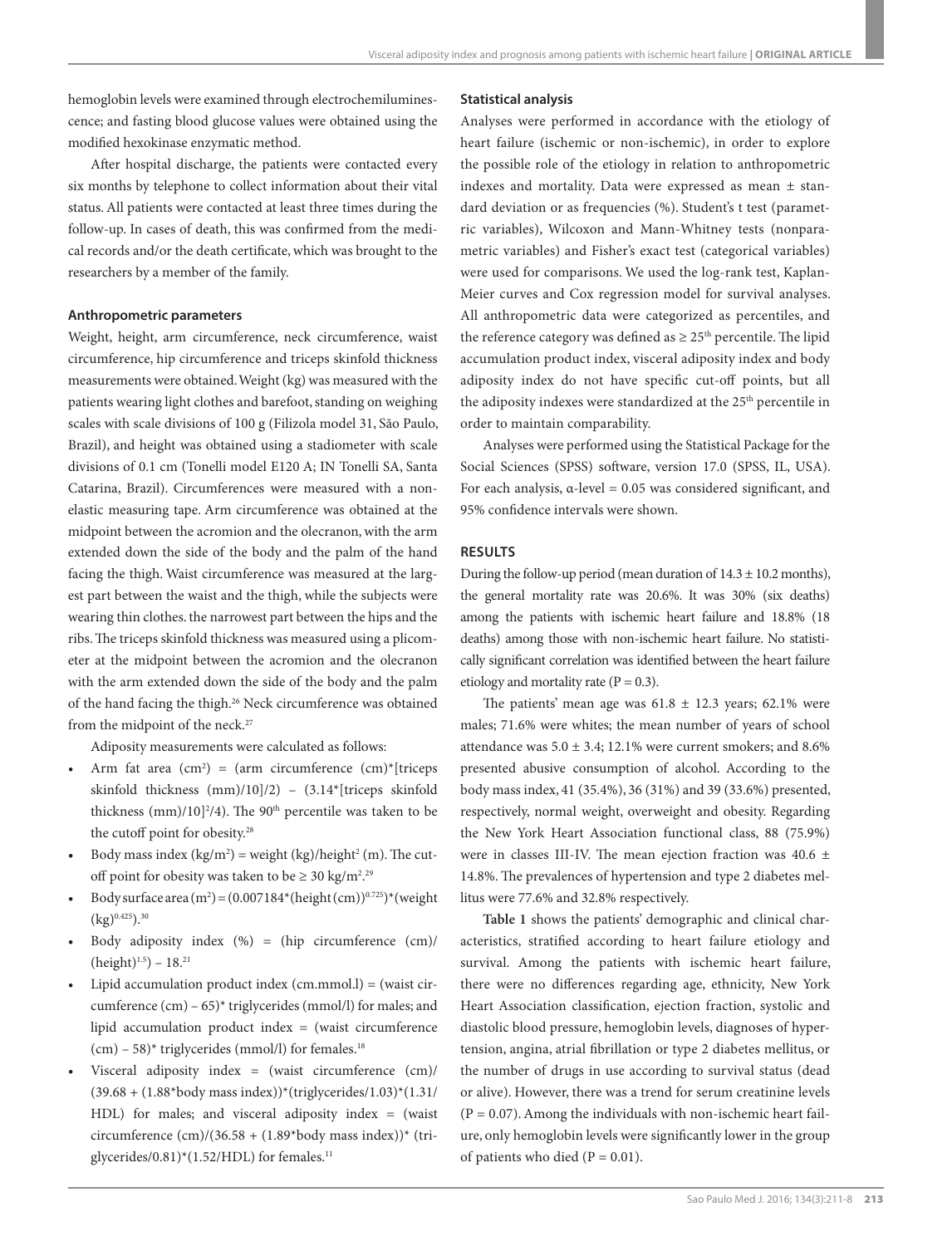Regarding the main drugs used within the hospital setting, 101 patients (87.1%) were being treated with loop diuretics, 93 (80.2%) with beta blockers, 71 (61.2%) with platelet anticoagulant, 68 (58.6%) with angiotensin-converting-enzyme inhibitors, 55 (47.4%) with statins, 49 (42.2%) with potassium-sparing diuretics, 46 (39.7%) with digitalis, 39 (33.6%) with oral anticoagulants, 18 (15.5%) with angiotensin receptor blockers and 13 (11.2%) with calcium channel blockers.

differences in most of the anthropometric parameters, except for the visceral adiposity index and a trend for lipid accumulation product index values among individuals with ischemic heart failure, which were both higher among survivors than among patients who died (3.60  $\pm$  3.71 versus 1.48  $\pm$  1.58; P = 0.04 for visceral adiposity index; and 70.49  $\pm$  50.73 versus 35.49  $\pm$  32.62;  $P = 0.08$  for lipid accumulation product index).

The adiposity indexes according to heart failure etiology and survival status are described in **Table 2**. There were no significant

Survival analyses performed using the Cox regression model showed that higher values for the visceral adiposity index (> 1.21) were related to better prognosis (HR 0.12; 95% CI: 0.02-0.67;

|  | Table 1. Demographic and clinical characteristics of the sample [mean $\pm$ SD or n (%)] |  |
|--|------------------------------------------------------------------------------------------|--|
|  |                                                                                          |  |

|                                             | Ischemic ( $n = 20$ ) |                       |      |                   | Non-ischemic ( $n = 96$ ) |      |  |
|---------------------------------------------|-----------------------|-----------------------|------|-------------------|---------------------------|------|--|
|                                             | Died ( $n = 6$ )      | Survived ( $n = 14$ ) | P    | Died ( $n = 18$ ) | Survived ( $n = 78$ )     | P    |  |
| Age (years)                                 | $71.7 \pm 13.2$       | $67.1 \pm 10.9$       | 0.43 | $57.2 \pm 11.5$   | $61.2 \pm 12.1$           | 0.20 |  |
| Ethnicity                                   |                       |                       |      |                   |                           |      |  |
| White                                       | 5(33.3)               | 10(66.7)              | 0.57 | 14(20.6)          | 54 (79.4)                 | 0.47 |  |
| Nonwhite                                    | 1(20.0)               | 4(80.0)               |      | 4(14.3)           | 24(85.7)                  |      |  |
| New York Heart Association Functional Class |                       |                       |      |                   |                           |      |  |
| $I-II$                                      | 2(50.0)               | 2(50.0)               | 0.55 | 4(16.7)           | 20(83.3)                  | 0.76 |  |
| $III - IV$                                  | 4(25.0)               | 12 (75.0)             |      | 14 (19.4)         | 58 (80.6)                 |      |  |
| Ejection fraction (%)                       | $46.0 \pm 15.3$       | $40.8 \pm 12.9$       | 0.44 | $34.9 \pm 13.9$   | $41.7 \pm 15.3$           | 0.10 |  |
| Systolic blood pressure (mmHg)              | $137.8 \pm 23.4$      | $123.3 \pm 13.7$      | 0.13 | $120.0 \pm 19.0$  | $120.5 \pm 17.8$          | 0.91 |  |
| Diastolic blood pressure (mmHg)             | $85.0 \pm 18.7$       | $74.7 \pm 11.1$       | 0.17 | $74.1 \pm 12.8$   | $73.9 \pm 10.3$           | 0.94 |  |
| Hemoglobin (mg/dl)                          | $12.5 \pm 1.5$        | $12.6 \pm 2.5$        | 0.92 | $11.9 \pm 2.3$    | $13.3 \pm 1.9$            | 0.01 |  |
| Creatinine (mg/dl)                          | $1.15 \pm 0.46$       | $1.70 \pm 0.62$       | 0.07 | $1.41 \pm 0.94$   | $1.25 \pm 0.43$           | 0.28 |  |
| Type 2 diabetes mellitus                    |                       |                       |      |                   |                           |      |  |
| Yes                                         | 1(10.0)               | 9(90.0)               | 0.14 | 5(17.9)           | 23(82.1)                  | 0.86 |  |
| No                                          | 5(50.0)               | 5(50.0)               |      | 13 (19.4)         | 54 (80.6)                 |      |  |
| Hypertension                                |                       |                       |      |                   |                           |      |  |
| Yes                                         | 5(27.8)               | 13(72.2)              | 0.52 | 13(18.1)          | 59 (81.9)                 | 0.76 |  |
| <b>No</b>                                   | 1(50.0)               | 1(50.0)               |      | 5(21.7)           | 18(78.3)                  |      |  |
| Angina                                      |                       |                       |      |                   |                           |      |  |
| Yes                                         | 1(33.3)               | 2(66.7)               | 0.89 | 6(20.0)           | 24 (80.0)                 | 0.83 |  |
| <b>No</b>                                   | 5(29.4)               | 12 (70.6)             |      | 12(18.2)          | 54 (81.8)                 |      |  |
| <b>Atrial fibrillation</b>                  |                       |                       |      |                   |                           |      |  |
| Yes                                         | 2(66.7)               | 1(33.3)               | 0.28 | 1(6.2)            | 15 (93.8)                 | 0.36 |  |
| <b>No</b>                                   | 4(23.5)               | 13(76.5)              |      | 5(83.3)           | 1(16.7)                   |      |  |
| Number of drugs in use                      | $6.7 \pm 1.9$         | $6.3 \pm 1.3$         | 0.59 | $5.6 \pm 1.9$     | $5.6 \pm 1.4$             | 0.97 |  |

SD = standard deviation.

## **Table 2.** Anthropometric characteristics of the sample (mean ± SD)

|                                                  | Ischemic $(n = 20)$ |                       |                   | Non-ischemic $(n = 96)$ |                       |                     |
|--------------------------------------------------|---------------------|-----------------------|-------------------|-------------------------|-----------------------|---------------------|
|                                                  | Died $(n = 6)$      | Survived ( $n = 14$ ) | P                 | Died $(n = 18)$         | Survived ( $n = 78$ ) | P                   |
| Arm fat area $(cm2)$                             | $29.5 \pm 14.7$     | $29.1 \pm 14.2$       | $0.95*$           | $28.6 \pm 14.7$         | $34.4 \pm 25.4$       | $0.74^{+}$          |
| Neck circumference (cm)                          | $36.7 \pm 6.8$      | $38.6 \pm 2.2$        | $0.34*$           | $37.4 \pm 3.7$          | $38.1 \pm 4.4$        | $0.56*$             |
| Waist circumference (cm)                         | $96.3 \pm 13.2$     | $97.1 \pm 5.6$        | $0.87*$           | $98.8 \pm 11.7$         | $99.7 \pm 17.3$       | $0.83*$             |
| Body mass index $(kq/m^2)$                       | $27.4 \pm 4.9$      | $26.8 \pm 2.6$        | $0.78*$           | $27.9 \pm 5.3$          | $29.1 \pm 7.4$        | $0.50*$             |
| Body surface area $(m2)$                         | $1.79 \pm 0.16$     | $1.80 \pm 0.14$       | $0.96*$           | $1.87 \pm 0.21$         | $1.89 \pm 0.28$       | $0.76*$             |
| Body adiposity index (%)                         | $30.5 \pm 8.5$      | $29.1 \pm 4.9$        | $0.66*$           | $30.4 \pm 7.5$          | $31.9 \pm 7.9$        | $0.46*$             |
| Lipid accumulation product index (LAP, cm.mmol.) | $35.49 \pm 32.62$   | $70.49 \pm 50.73$     | 0.08 <sup>†</sup> | $57.66 \pm 71.64$       | $58.22 \pm 53.42$     | $0.72^{+}$          |
| Visceral adiposity index                         | $1.48 \pm 1.58$     | $3.60 \pm 3.71$       | $0.04^+$          | $2.77 \pm 2.63$         | $2.69 \pm 2.43$       | $0.71$ <sup>+</sup> |

SD = standard deviation. \*Student's t test (parametric variables), taking P < 0.05 (5%) to be significant; † Wilcoxon and Mann-Whitney tests (nonparametric variables) for comparison, taking P < 0.05 (5%) to be significant.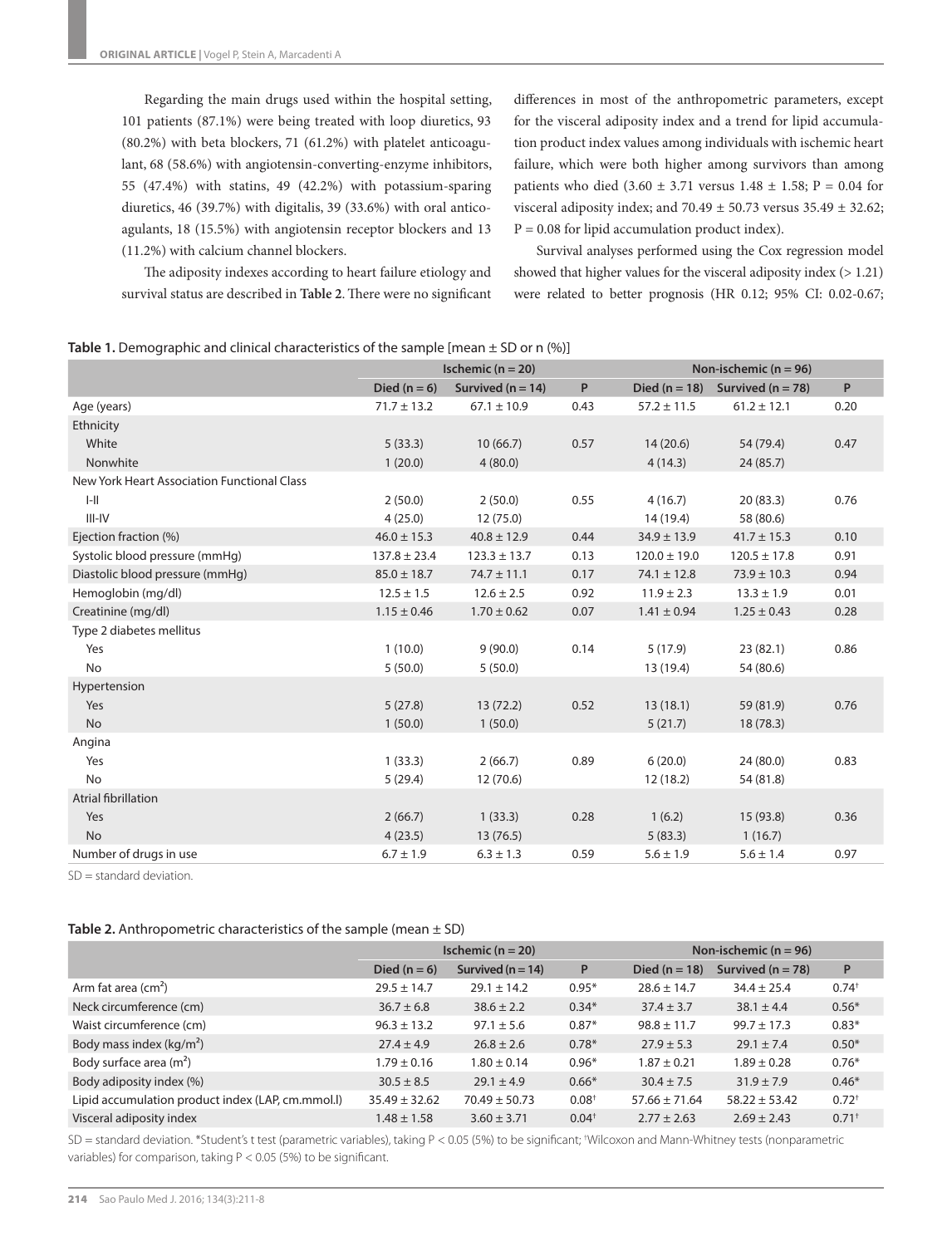$P = 0.02$ ) among patients with ischemic heart failure etiology. Kaplan-Meier survival curves plotted for patients with ischemic heart failure etiology showed that survival prognosis improved with visceral adiposity index values  $> 1.21$  (P = 0.005 detected by means of the log-rank test) (**Figure 1**). Other anthropometric data did not show any relationship with prognosis in survival analyses.

# **DISCUSSION**

To our knowledge, this is the first study on patients with heart failure to have evaluated non-traditional adiposity indexes as prognostic markers. Moreover, our study showed an inverse relationship between the visceral adiposity index as an abdominal obesity index and mortality, among patients with ischemic heart failure, and we were unable to find associations between general adiposity indexes (body adiposity index and body mass index) and survival in our population.

The obesity paradox has been widely studied, but controversy remains with regard to the best adiposity index for making the prognosis among individuals with ischemic and non-ischemic heart failure. A meta-analysis that evaluated nine studies and included 28,209 individuals with heart failure showed that overweight (body mass index 25-29.9 kg/m<sup>2</sup>) and obesity (body mass index ≥ 30 kg/m<sup>2</sup>) detected by means of body mass index cutoff points were associated with lower cardiovascular and all-causes mortality.8 Among individuals with heart failure and type 2 diabetes mellitus, body mass index 25-30 kg/m<sup>2</sup> was also correlated with lower mortality.<sup>31</sup> On the other hand, obesity class III (body mass index ≥ 40 kg/m<sup>2</sup>) was correlated with higher mortality rates.<sup>32,33</sup>

Although higher body mass index ( $\geq 25$  kg/m<sup>2</sup>) has been commonly correlated with a favorable prognosis, a meta-analysis including 12 studies and 6,142 individuals with acute



**Figure 1.** Kaplan-Meier survival curves plotted for patients with ischemic heart failure etiology (VAI: visceral adiposity index).

decompensated heart failure showed that higher body mass index was associated with lower mortality, particularly among very elderly people (age > 75 years), individuals with reduced ejection fraction (< 50%), people without type 2 diabetes mellitus and cases of newly diagnosed heart failure. This suggested that aging, heart failure severity/chronicity and metabolism might explain the obesity paradox regarding use of the body mass index as an adiposity measure.<sup>34</sup> Moreover, among obese individuals with heart failure, symptoms may appear earlier, and therefore the diagnosis and treatment can take place at earlier stages of heart failure.

We were unable to find any association with body mass index and mortality according to heart failure etiology, and other authors have shown conflicting results. Among chronic heart failure patients, after a mean follow up of 30.7 months (annual event rate 6.0%), the ischemic heart failure overweight subgroup had a lower survival rate than the non-ischemic heart failure overweight subgroup; however, normal weight and obese individuals showed no difference regarding mortality and heart failure etiology.5 Among individuals with chronic heart failure classes II and III, the obesity paradox was only observed in patients with nonischemic heart failure after adjustment for age, sex, New York Heart Association functional class, ejection fraction, comorbidities and treatment.<sup>6</sup> These studies were conducted among individuals who were in a stable condition and receiving outpatient treatment, whereas our patients were evaluated in a hospital setting and had higher prevalence of New York Heart Association functional classes III and IV. Thus, it can be suggested that heart failure severity strongly contributes towards mortality independently of heart failure etiology and body mass index values.

Using body mass index as a body fat measurement may lead to misclassification of around 40% of patients with heart failure<sup>35</sup> and the usefulness of body mass index for evaluating body composition in these subjects has been questioned.10,12 Body mass index does not detect the total amount of body fat<sup>12,35,36</sup> and its classification does not vary according to sex, age or ethnicity.<sup>36</sup> As well as in cases of heart failure, the obesity paradox has been shown in other cardiovascular disorders such as coronary artery disease.37 Grade I obesity has not been associated with mortality among the general population.<sup>38</sup> However, body mass index has a good correlation with lean mass among individuals with coronary artery disease<sup>13</sup> and also in the general population.<sup>12</sup> Thus, the poor diagnostic performance of body mass index in discriminating fat and lean mass and also in assessing body fat content could explain the obesity paradox. Furthermore, the prognostic value of the body mass index in specific situations, such as athletes and patients with fluid accumulation, is also limited.<sup>12</sup>

The effects of body fat detected through other assessment measurements such as cutaneous skinfolds, bioelectrical impedance analysis and DEXA on the obesity paradox have also being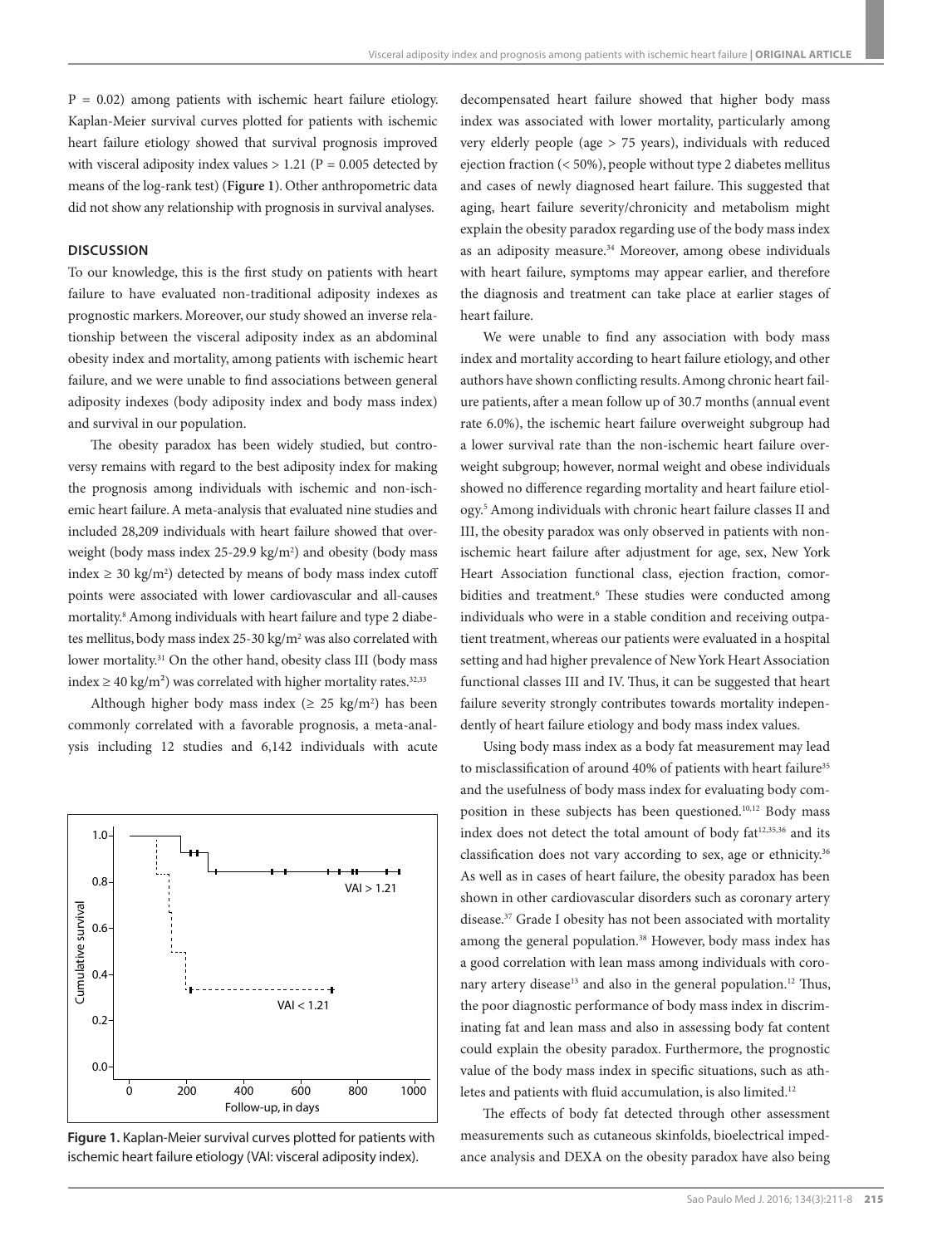studied, given the limitations of the body mass index. Increased body fat detected through DEXA has been correlated with lower mortality among cases of heart failure.<sup>35</sup> However, these techniques are not always available and may be expensive, thus restricting their use in clinical practice. The body adiposity index is a simple alternative to the body mass index for detecting percentage body fat; however, we were unable to detect any association between higher body adiposity index and survival among cases of heart failure. It has been suggested that using the body adiposity index as an indicator of overall adiposity is likely to produce biased estimates of percentage body fat, in which the errors may vary according to sex and level of body fatness. Thus, estimates based on the body adiposity index may not be more accurate than those based on the body mass index.<sup>39</sup>

The prognostic value of waist circumference as an abdominal obesity index has also been studied among patients with heart failure. Interestingly, higher waist circumference values have been shown to have a protective role regarding mortality rates among patients with heart failure.7,14 Increased waist circumference and normal body mass index may reflect lower levels of physical activity among healthy individuals, with consequently higher levels of fat mass and lower lean mass.40 However, waist circumference has been correlated with both lean and fat mass detected by means of bioelectrical impedance analysis among individuals with heart failure, thus suggesting that both compartments are associated with a better prognosis among these patients.<sup>17</sup>

Waist circumference cannot distinguish subcutaneous adipose tissue from visceral adipose tissue, but it seems to be more strongly associated with subcutaneous fat, especially among overweight individuals.41 Higher levels of visceral fat have been correlated with higher levels of inflammatory cytokines such as tumor necrosis factor-α, which have catabolic effects on lean mass and may contribute towards cardiac cachexia.42,43 However, tumor necrosis factor-α receptors are highly expressed in subcutaneous adipose tissue,<sup>44</sup> and heart failure patients with an enlarged waist may be protected from the negative impact of increased levels of tumor necrosis factor-α through production of higher levels of these receptors, compared with patients with normal weight or who are underweight.7 Since weight lost is associated with lower survival in situations of heart failure,<sup>45</sup> patients with greater severity of heart failure who also have excess body fat (including both the subcutaneous and the visceral compartment) may have greater metabolic reserves and be more resistant to the increased catabolic burden.<sup>46</sup>

Obese individuals and patients with ischemic heart disease have higher levels of lipoproteins such as cholesterol and chylomicron, and this contributes towards higher bacterial lipopolysaccharide levels, thereby stimulating release of proinflammatory cytokines.<sup>47,48</sup> Anthropometric and serum lipid values are needed in order to calculate both the lipid accumulation product index and visceral adiposity index. However, the formula for the visceral adiposity index includes two biomarkers that relate to lipoproteins (HDL-cholesterol and triglycerides) and two obesity indexes that are associated with lean mass and subcutaneous fat (waist circumference and body mass index), thus suggesting that instead of being a "visceral adipose function" as proposed originally,<sup>11</sup> the visceral adiposity index might reflect an "excess of weight function" among patients with heart failure.

This exploratory study may have been influenced by the small sample size, which will have conferred higher variability, and it may have lacked power to detect some associations, such as the lipid accumulation product index and death. Thus, some of our results may have been due to chance. Furthermore, we did not construct an adjusted multivariable model to detect independent associations between anthropometric indexes (especially the visceral adiposity index) and mortality. Our patients were relatively young and were predominantly in New York Heart Association classes III-IV, without a preserved ejection fraction, which may have limited the extrapolation of our results. On the other hand, the data collection was prospective, which considerably improves data quality. In addition, important prognostic factors were considered in our analysis.

## **CONCLUSION**

We suggest that the visceral adiposity index may be a good predictor of mortality among patients with ischemic heart failure. However, further studies are needed in order to confirm these results.

# **REFERENCES**

- 1. Mosterd A, Hoes AW. Clinical epidemiology of heart failure. Heart. 2007;93(9):1137-46.
- 2. Kenchaiah S, Sesso HD, Gaziano JM. Body mass index and vigorous physical activity and the risk of heart failure among men. Circulation. 2009;119(1):44-52.
- 3. Kenchaiah S, Evans JC, Levy D, et al. Obesity and the risk of heart failure. N Engl J Med. 2002;347(5):305-13.
- 4. Curtis JP, Selter JG, Wang Y, et al. The obesity paradox: body mass index and outcomes in patients with heart failure. Arch Intern Med. 2005;165(1):55-61.
- 5. Arena R, Myers J, Abella J, et al. Influence of etiology of heart failure on the obesity paradox. Am J Cardiol. 2009;104(8):1116-21.
- 6. Zamora E, Lupón J, de Antonio M, et al. The obesity paradox in heart failure: is etiology a key factor? Int J Cardiol. 2013;166(3):601-5.
- 7. Clark AL, Fonarow GC, Horwich TB. Waist circumference, body mass index, and survival in systolic heart failure: the obesity paradox revisited. J Card Fail. 2011;17(5):374-80.
- 8. Oreopoulos A, Padwal R, Kalantar-Zadeh K, et al. Body mass index and mortality in heart failure: a meta-analysis. Am Heart J. 2008;156(1):13-22.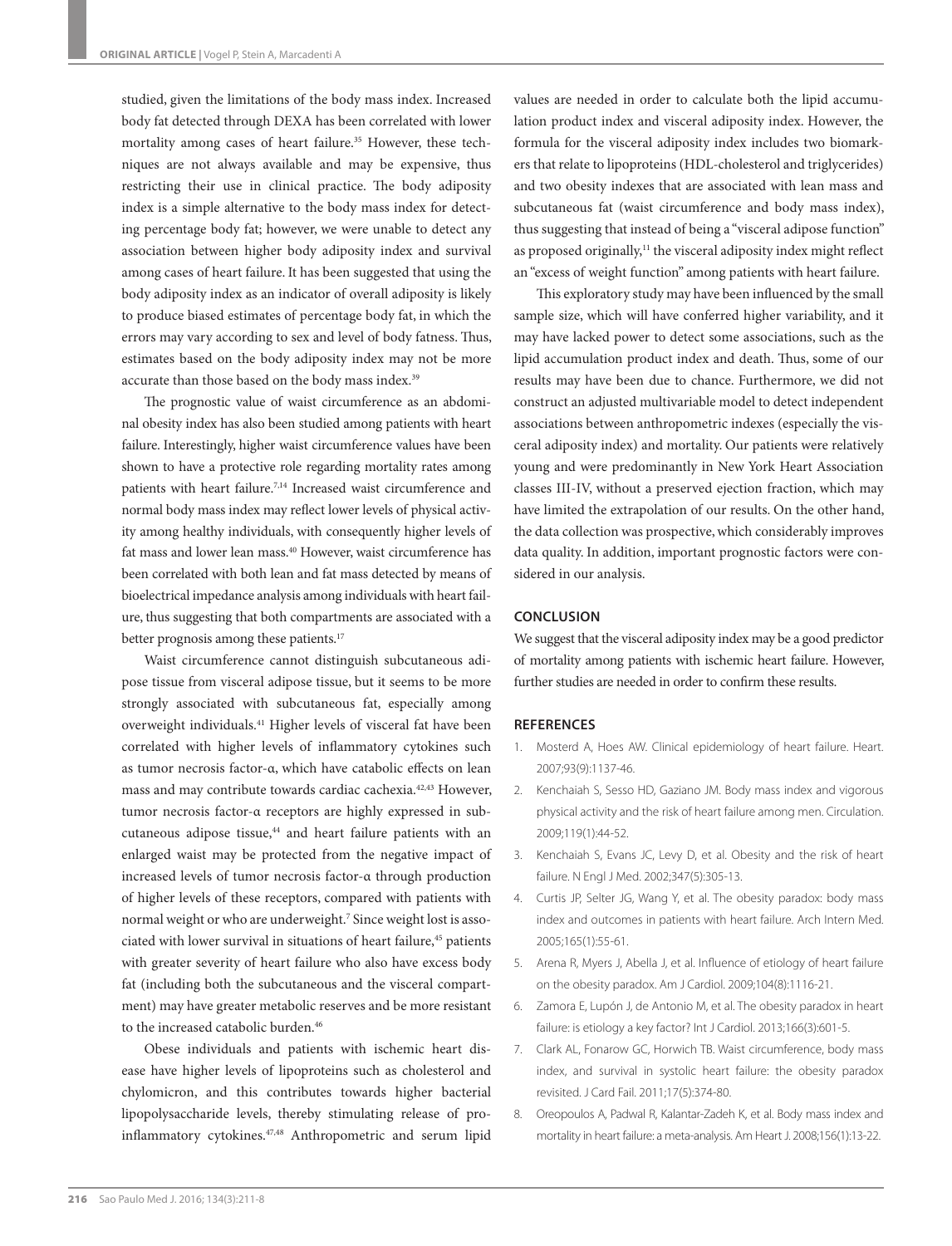- 9. Shirley S, Davis LL, Carlson BW. The relationship between body mass index/body composition and survival in patients with heart failure. J Am Acad Nurse Pract. 2008;20(6):326-32.
- 10. Lavie CJ, Milani RV, Ventura HO, Romero-Corral A. Body composition and heart failure prevalence and prognosis: getting to the fat of the matter in the "obesity paradox". Mayo Clin Proc. 2010;85(7):605-8.
- 11. Amato MC, Giordano C, Galia M, et al. Visceral Adiposity Index: a reliable indicator of visceral fat function associated with cardiometabolic risk. Diabetes Care. 2010;33(4):920-2.
- 12. Romero-Corral A, Somers VK, Sierra-Johnson J, et al. Accuracy of body mass index in diagnosing obesity in the adult general population. Int J Obes (Lond.). 2008;32(6):959-66.
- 13. Romero-Corral A, Somers VK, Sierra-Johnson J, et al. Diagnostic performance of body mass index to detect obesity in patients with coronary artery disease. Eur Heart J. 2007;28(17):2087-93.
- 14. Clark AL, Chyu J, Horwich TB. The obesity paradox in men versus women with systolic heart failure. Am J Cardiol. 2012;110(1):77-82.
- 15. Lavie CJ, Osman AF, Milani RV, Mehra MR. Body composition and prognosis in chronic systolic heart failure: the obesity paradox. Am J Cardiol. 2003;91(7):891-4.
- 16. Colín-Ramírez E, Castillo-Martínez L, Orea-Tejeda A, et al. Bioelectrical impedance phase angle as a prognostic marker in chronic heart failure. Nutrition. 2012;28(9):901-5.
- 17. Thomas E, Clark AL, Fonarow GC, Horwich TB. Use of bioelectrical impedance analysis to assess body composition in heart failure patients. Journal of Cardiac Failure. 2012;18(8):S86. Available from: http://www.onlinejcf.com/article/S1071-9164%2812%2900715-4/ pdf. Accessed in 2015 (Dec 28).
- 18. Kahn HS. The "lipid accumulation product" performs better than the body mass index for recognizing cardiovascular risk: a populationbased comparison. BMC Cardiovasc Disord. 2005;5:26.
- 19. Mohammadreza B, Farzad H, Davoud K, Fereidoun Prof AF. Prognostic significance of the complex "Visceral Adiposity Index" vs. simple anthropometric measures: Tehran lipid and glucose study. Cardiovasc Diabetol. 2012;11:20.
- 20. Bozorgmanesh M, Hadaegh F, Azizi F. Predictive performances of lipid accumulation product vs. adiposity measures for cardiovascular diseases and all-cause mortality, 8.6-year follow-up: Tehran lipid and glucose study. Lipids Health Dis. 2010;9:100.
- 21. Bergman RN, Stefanovski D, Buchanan TA, et al. A better index of body adiposity. Obesity (Silver Spring). 2011;19(5):1083-9.
- 22. Preis SR, Massaro JM, Hoffmann U, et al. Neck circumference as a novel measure of cardiometabolic risk: the Framingham Heart study. J Clin Endocrinol Metab. 2010;95(8):3701-10.
- 23. 2012 Writing Committee Members, Jneid H, Anderson JL, et al. 2012 ACCF/AHA focused update of the guideline for the management of patients with unstable angina/Non-ST-elevation myocardial infarction (updating the 2007 guideline and replacing the 2011 focused update): a report of the American College of Cardiology

Foundation/American Heart Association Task Force on practice guidelines. Circulation. 2012;126(7):875-910.

- 24. January CT, Wann LS, Alpert JS, et al. 2014 AHA/ACC/HRS guideline for the management of patients with atrial fibrillation: a report of the American College of Cardiology/American Heart Association Task Force on practice guidelines and the Heart Rhythm Society. Circulation. 2014;130(23):e199-267.
- 25. Chobanian AV, Bakris GL, Black HR, et al. The Seventh Report of the Joint National Committee on Prevention, Detection, Evaluation, and Treatment of High Blood Pressure: the JNC 7 report. JAMA. 2003;289(19):2560-72.
- 26. Lohmann TG, Roche AF, Martorell R. Anthropometric standardization reference manual. Champaign: Human Kinetics Books; 1988.
- 27. Ben-Noun L, Sohar E, Laor A. Neck circumference as a simple screening measure for identifying overweight and obese patients. Obes Res. 2001;9(8):470-7.
- 28. Frisancho AR. Anthropometric standards for the assessment of growth and nutritional status. Michigan: The University of Michigan Press; 1990.
- 29. World Health Organization. BMI classification. Available from: http:// www.who.int/bmi/index.jsp?introPage=intro\_3.html. Accessed in 2015 (Dec 28).
- 30. Du Bois D, Du Bois EF. A formula to estimate the approximate surface area if height and weight be known. Arch Int Med. 1916;17:863-71.
- 31. Costanzo P, Pellicori P, Cleland J, et al. 116 The obesity paradox in type II diabetes mellitus. Impact of body mass index on prognosis. Heart. 2014;100:A66. Available from: http://heart.bmj.com/content/100/ Suppl\_3/A66.1. Accessed in 2015 (Dec 28).
- 32. Waring ME, Saczynski JS, McManus D, et al. Weight and mortality following heart failure hospitalization among diabetic patients. Am J Med. 2011;124(9):834-40.
- 33. Kapoor JR, Heidenreich PA. Obesity and survival in patients with heart failure and preserved systolic function: a U-shaped relationship. Am Heart J. 2010;159(1):75-80.
- 34. Shah R, Gayat E, Januzzi JL Jr, et al. Body mass index and mortality in acutely decompensated heart failure across the world: a global obesity paradox. J Am Coll Cardiol. 2014;63(8):778-85.
- 35. Oreopoulos A, Ezekowitz JA, McAlister FA, et al. Association between direct measures of body composition and prognostic factors in chronic heart failure. Mayo Clin Proc. 2010;85(7):609-17.
- 36. Lavie CJ, Milani RV, Ventura HO. Obesity and cardiovascular disease: risk factor, paradox, and impact of weight loss. J Am Coll Cardiol. 2009;53(21):1925-32.
- 37. Romero-Corral A, Montori VM, Somers VK, et al. Association of bodyweight with total mortality and with cardiovascular events in coronary artery disease: a systematic review of cohort studies. Lancet. 2006;368(9536):666-78.
- 38. Flegal KM, Kit BK, Orpana H, Graubard BI. Association of all-cause mortality with overweight and obesity using standard body mass index categories: a systematic review and meta-analysis. JAMA. 2013;309(1):71-82.